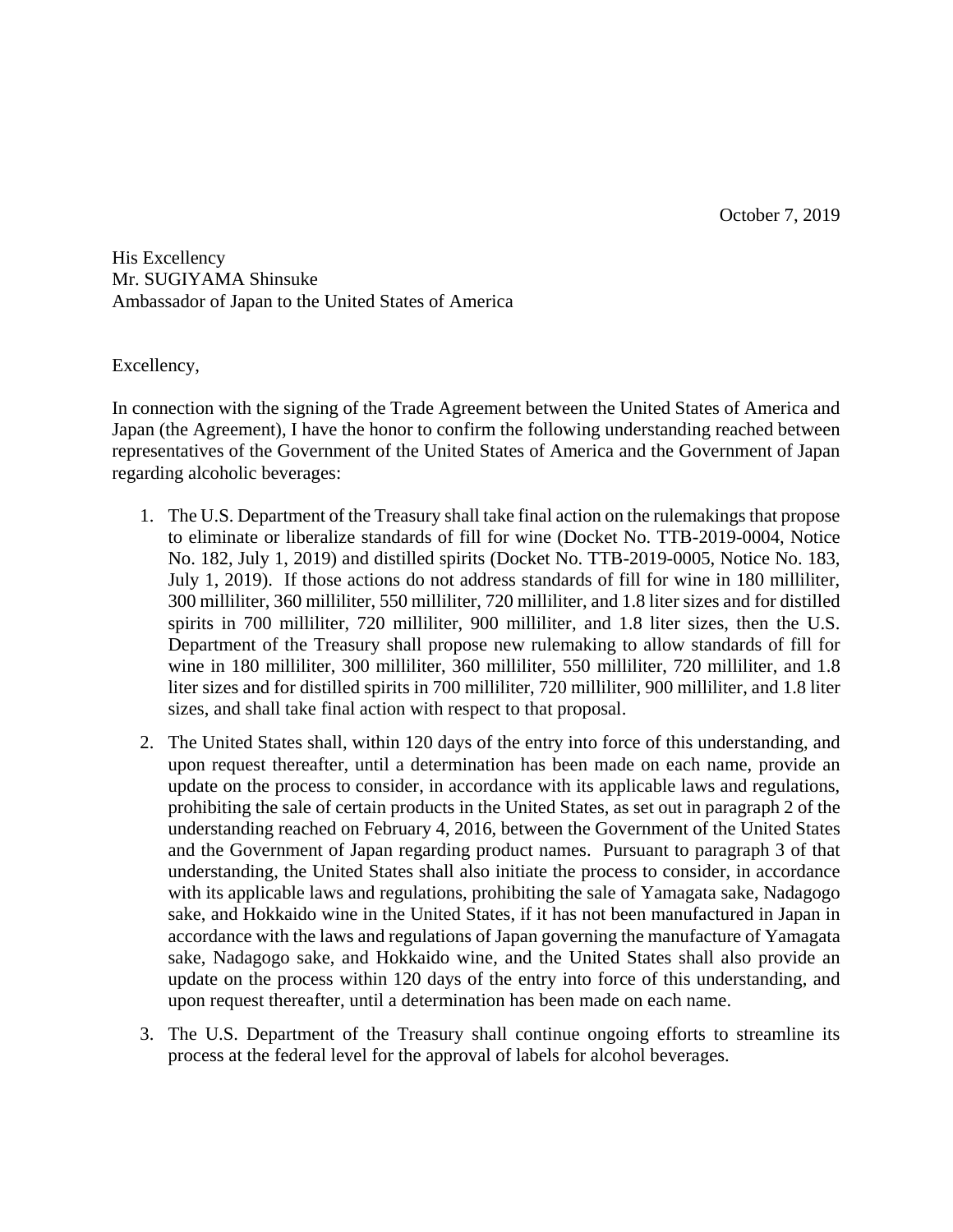- 4. The United States shall review, as appropriate in light of its domestic law, the status of the treatment of Japanese shochu in U.S. markets of interest to Japan.
- 5. The United States shall implement its respective commitments in paragraphs 1, 2, and 3 according to its domestic laws and regulations.
- 6. For greater certainty, nothing in this letter shall be construed to create or confer any right relating to a trademark or a geographical indication.
- 7. If a proposed regulation is published in the *Federal Register*, all written and oral communications on that matter with the Government of Japan shall be undertaken consistent with the *Administrative Procedure Act* until a final action on that regulation is taken.

I have the honor to propose that this letter, equally valid in English and Japanese, and your letter in reply, equally valid in Japanese and English, shall constitute an agreement between our two governments, which shall enter into force on the date of entry into force of the Agreement.

Sincerely,

Ambassador Robert E. Lighthizer United States Trade Representative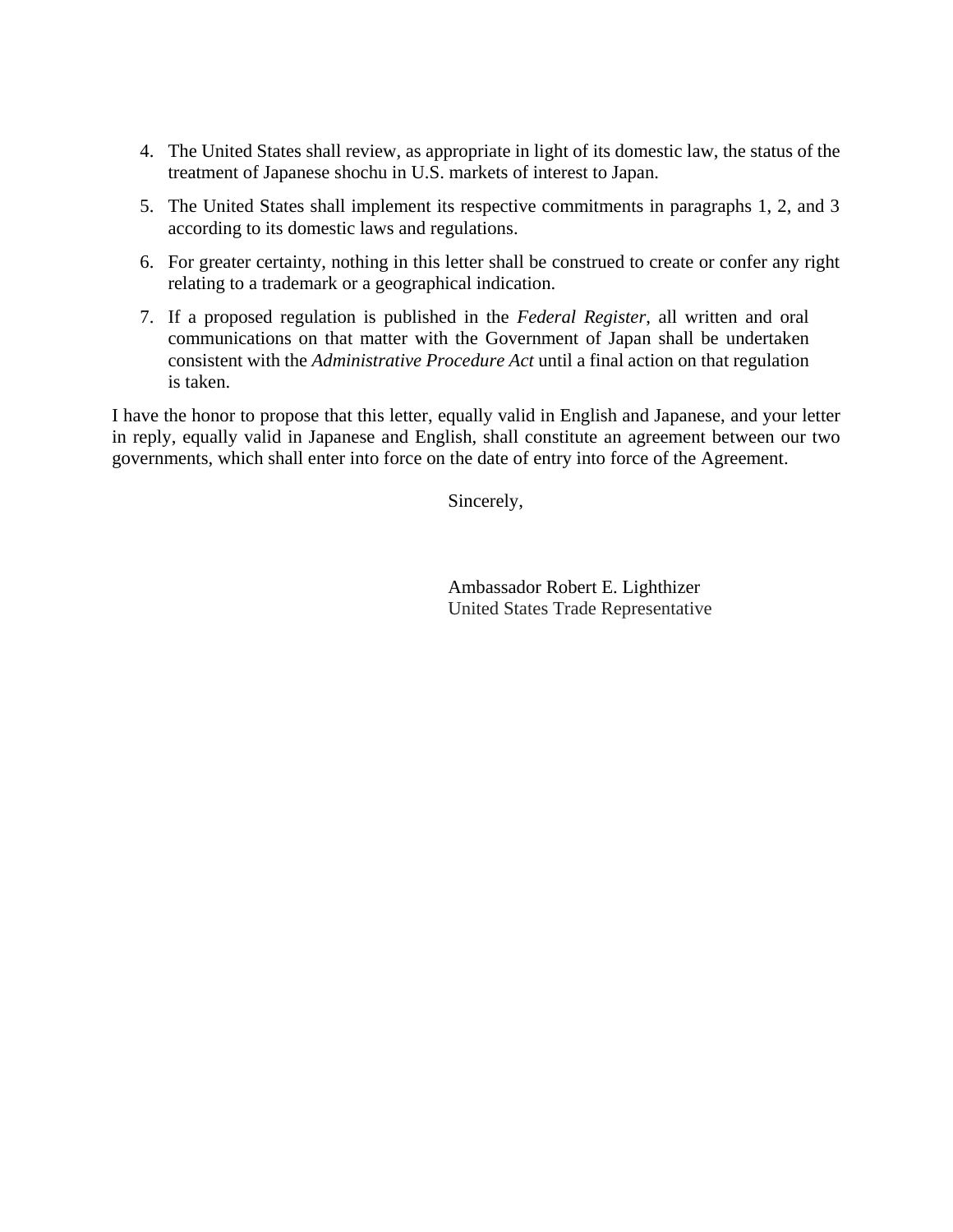October 7, 2019

His Excellency Ambassador Robert E. Lighthizer United States Trade Representative

Excellency,

I am pleased to acknowledge your letter of October 7, 2019, which reads as follows:

"In connection with the signing of the Trade Agreement between the United States of America and Japan (the Agreement), I have the honor to confirm the following understanding reached between representatives of the Government of the United States of America and the Government of Japan regarding alcoholic beverages:

- 1. The U.S. Department of the Treasury shall take final action on the rulemakings that propose to eliminate or liberalize standards of fill for wine (Docket No. TTB-2019- 0004, Notice No. 182, July 1, 2019) and distilled spirits (Docket No. TTB-2019-0005, Notice No. 183, July 1, 2019). If those actions do not address standards of fill for wine in 180 milliliter, 300 milliliter, 360 milliliter, 550 milliliter, 720 milliliter, and 1.8 liter sizes and for distilled spirits in 700 milliliter, 720 milliliter, 900 milliliter, and 1.8 liter sizes, then the U.S. Department of the Treasury shall propose new rulemaking to allow standards of fill for wine in 180 milliliter, 300 milliliter, 360 milliliter, 550 milliliter, 720 milliliter, and 1.8 liter sizes and for distilled spirits in 700 milliliter, 720 milliliter, 900 milliliter, and 1.8 liter sizes, and shall take final action with respect to that proposal.
- 2. The United States shall, within 120 days of the entry into force of this understanding, and upon request thereafter, until a determination has been made on each name, provide an update on the process to consider, in accordance with its applicable laws and regulations, prohibiting the sale of certain products in the United States, as set out in paragraph 2 of the understanding reached on February 4, 2016, between the Government of the United States and the Government of Japan regarding product names. Pursuant to paragraph 3 of that understanding, the United States shall also initiate the process to consider, in accordance with its applicable laws and regulations, prohibiting the sale of Yamagata sake, Nadagogo sake, and Hokkaido wine in the United States, if it has not been manufactured in Japan in accordance with the laws and regulations of Japan governing the manufacture of Yamagata sake, Nadagogo sake, and Hokkaido wine, and the United States shall also provide an update on the process within 120 days of the entry into force of this understanding, and upon request thereafter, until a determination has been made on each name.
- 3. The U.S. Department of the Treasury shall continue ongoing efforts to streamline its process at the federal level for the approval of labels for alcohol beverages.